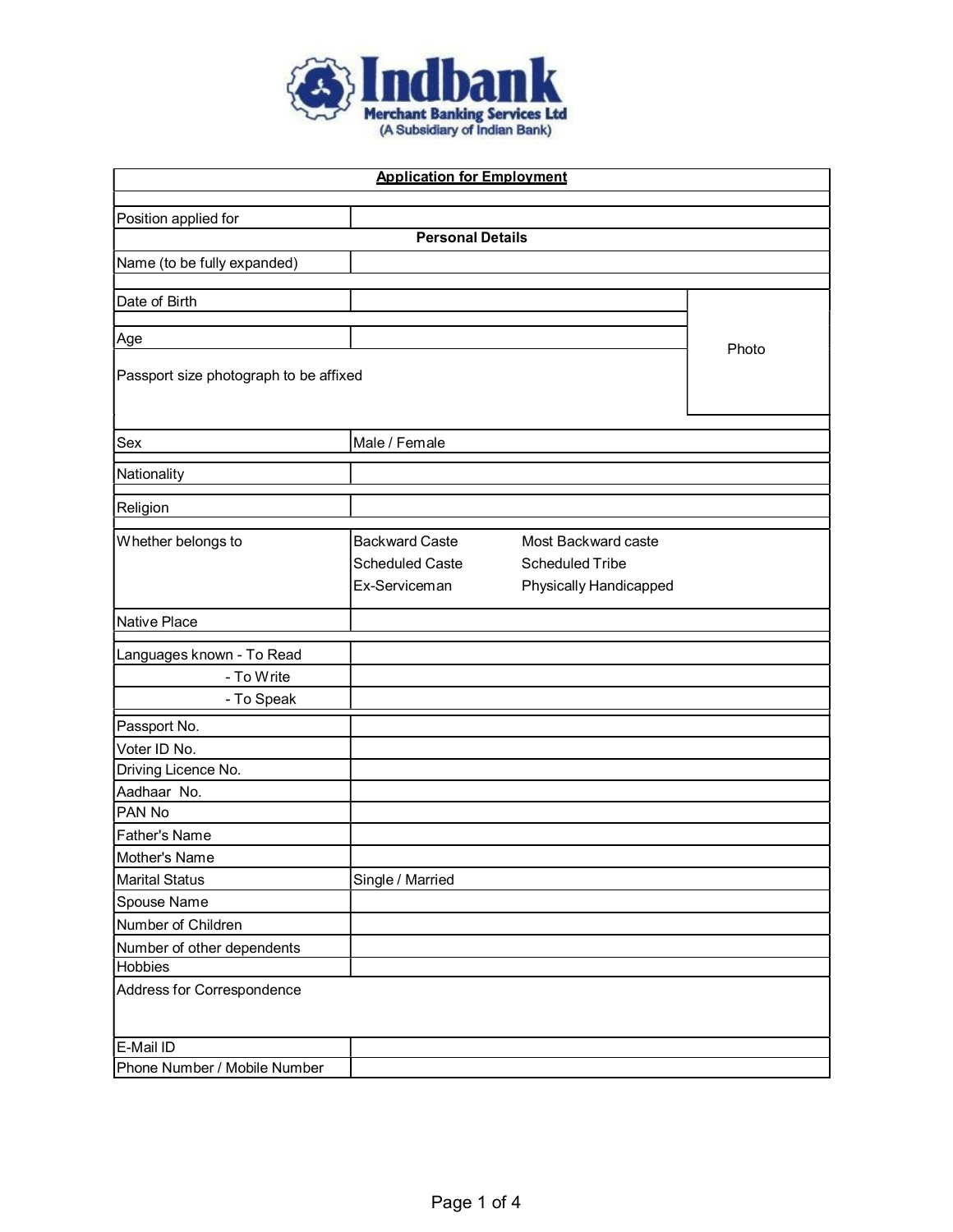| Reference (2 references to be given with Phone numbers / Contact address) |                 |                |                                                       |            |
|---------------------------------------------------------------------------|-----------------|----------------|-------------------------------------------------------|------------|
| Ī.                                                                        |                 |                | $\overline{2}$ .                                      |            |
|                                                                           |                 | Qualifications |                                                       |            |
|                                                                           |                 |                | Academic (Photocopies of Certificates to be attached) |            |
| Description                                                               | Year of passing | Subject /      | Institution / University                              | % of Marks |
| S.S.L.C. /                                                                |                 |                |                                                       |            |
| Matriculation                                                             |                 |                |                                                       |            |
| H.S.C.                                                                    |                 |                |                                                       |            |
| Graduation                                                                |                 |                |                                                       |            |
| <b>Post Graduation</b>                                                    |                 |                |                                                       |            |
| Others                                                                    |                 |                |                                                       |            |

| Technical - including computer literacy (Photocopies of Certificates to be attached) |                 |                          |                                        |  |  |  |
|--------------------------------------------------------------------------------------|-----------------|--------------------------|----------------------------------------|--|--|--|
| Description                                                                          | Year of passing | Subject / Specialization | Institution / University<br>% of Marks |  |  |  |
|                                                                                      |                 |                          |                                        |  |  |  |
|                                                                                      |                 |                          |                                        |  |  |  |
|                                                                                      |                 |                          |                                        |  |  |  |
|                                                                                      |                 |                          |                                        |  |  |  |
|                                                                                      |                 |                          |                                        |  |  |  |
|                                                                                      |                 |                          |                                        |  |  |  |
|                                                                                      |                 |                          |                                        |  |  |  |

| NCFM / AMFI / Insurance modules (Photocopies of Certificates to be attached) |                 |            |            |  |
|------------------------------------------------------------------------------|-----------------|------------|------------|--|
| Module                                                                       | Date of Passing | Valid upto | % of Marks |  |
|                                                                              |                 |            |            |  |
|                                                                              |                 |            |            |  |
|                                                                              |                 |            |            |  |
|                                                                              |                 |            |            |  |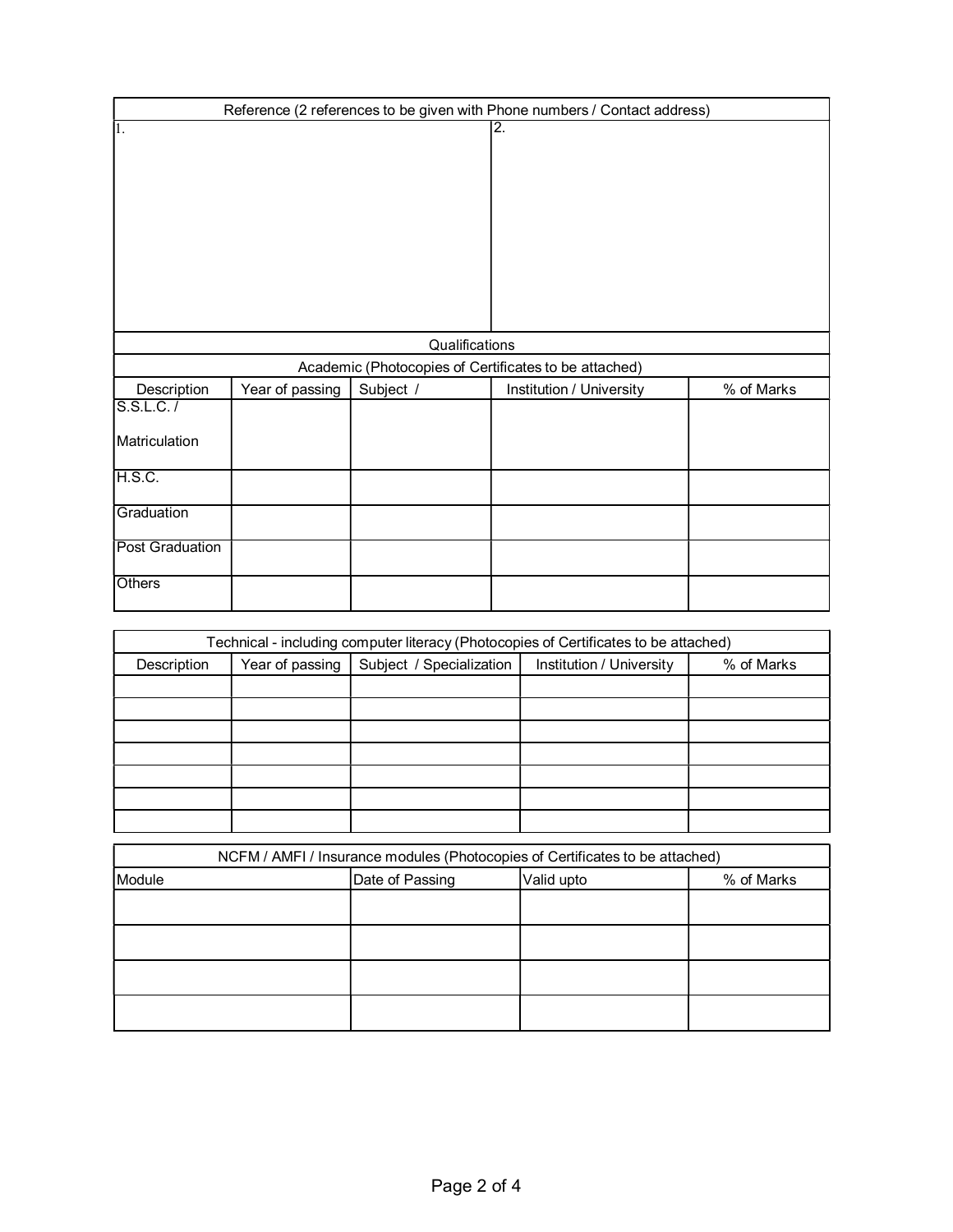| Others (Photocopies of Certificates to be attached) |                                                                                      |  |  |  |  |  |
|-----------------------------------------------------|--------------------------------------------------------------------------------------|--|--|--|--|--|
| Description                                         | Subject / Specialization   Institution / University<br>Year of passing<br>% of Marks |  |  |  |  |  |
|                                                     |                                                                                      |  |  |  |  |  |
|                                                     |                                                                                      |  |  |  |  |  |
|                                                     |                                                                                      |  |  |  |  |  |
|                                                     |                                                                                      |  |  |  |  |  |
|                                                     |                                                                                      |  |  |  |  |  |
|                                                     |                                                                                      |  |  |  |  |  |

## Experience

| Name of the  | Designation | Period of service | Job profile $\&$ | Emoluments drawn  |
|--------------|-------------|-------------------|------------------|-------------------|
| Organisation |             | (From - to)       | achievements     | per annum at Cost |
|              |             |                   |                  | to Company basis* |
|              |             |                   |                  |                   |
|              |             |                   |                  |                   |
|              |             |                   |                  |                   |
|              |             |                   |                  |                   |
|              |             |                   |                  |                   |
|              |             |                   |                  |                   |
|              |             |                   |                  |                   |
|              |             |                   |                  |                   |
|              |             |                   |                  |                   |
|              |             |                   |                  |                   |
|              |             |                   |                  |                   |
|              |             |                   |                  |                   |
|              |             |                   |                  |                   |
|              |             |                   |                  |                   |
|              |             |                   |                  |                   |
|              |             |                   |                  |                   |
|              |             |                   |                  |                   |
|              |             |                   |                  |                   |
|              |             |                   |                  |                   |
|              |             |                   |                  |                   |
|              |             |                   |                  |                   |
|              |             |                   |                  |                   |
|              |             |                   |                  |                   |
|              |             |                   |                  |                   |
|              |             |                   |                  |                   |
|              |             |                   |                  |                   |
|              |             |                   |                  |                   |